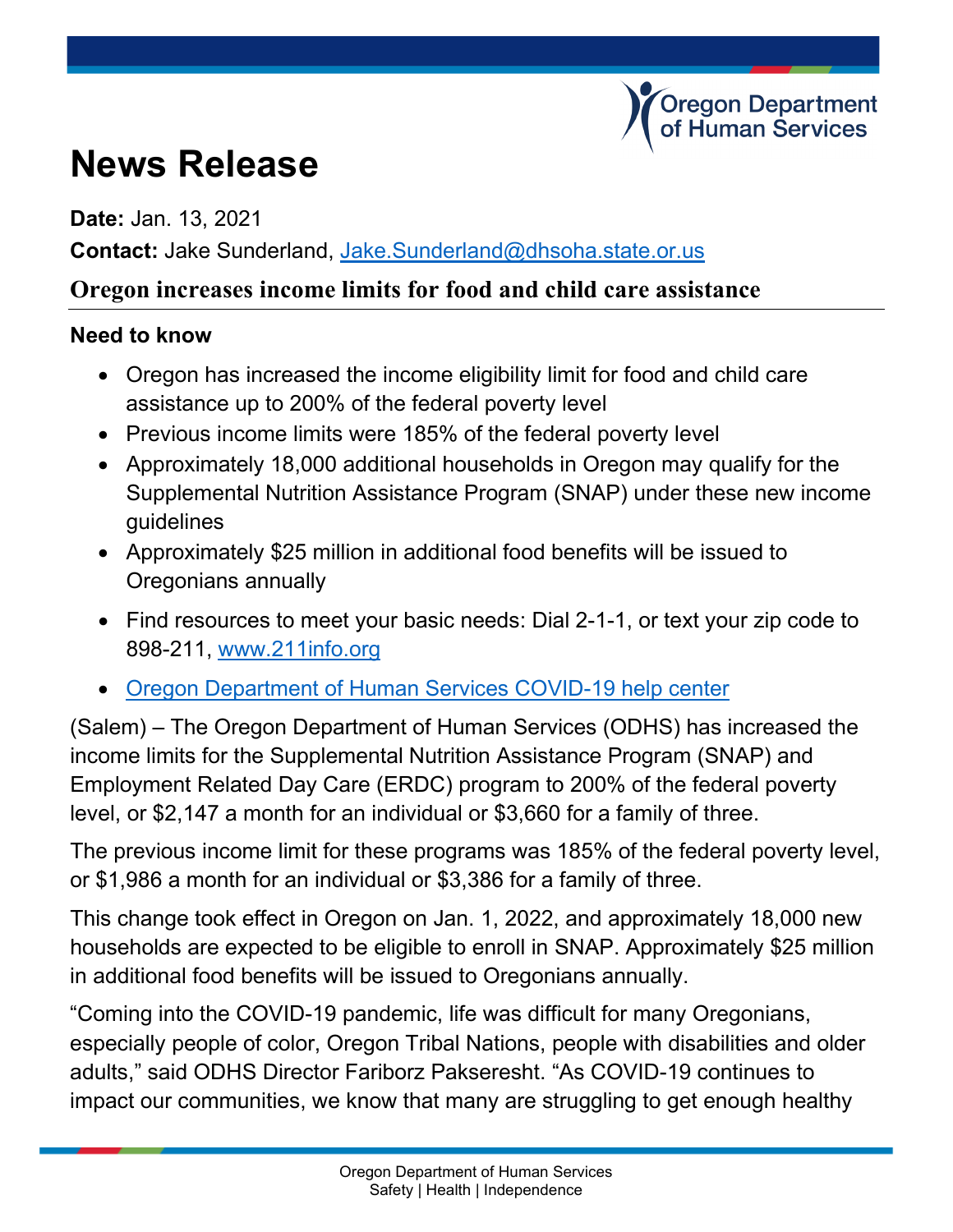food for themselves and their families. This increase will provide critical food support to thousands of Oregonians."

The ERDC program has two income limits to participate in the program, for when a family applies to participate in the program and when a family renews their participation in the program. The entry income limit to enroll in the program has increased to 200% of federal poverty level. Families can continue to participate in the program until their income is above 250% of the federal poverty level, or \$5,303 a month for a family of three.

"It's encouraging to see child care prioritized with other critical benefits to support Oregon families," said Oregon Early Learning System Director Alyssa Chatterjee. "This change will help more families access child care at a pivotal time – one that's brought uncertainty and challenges."

Oregonians can apply for medical, food, cash, and child care assistance in one place online at ONE.Oregon.gov, over-the-phone at 800-699-9075, or in-person at a [local office.](https://www.oregon.gov/dhs/Offices/Pages/Self-Sufficiency.aspx) Due to COVID-19, Oregonians are encouraged to call ahead before their [local office.](https://www.oregon.gov/dhs/Offices/Pages/Self-Sufficiency.aspx)

ODHS offers these tips to Oregonians to help them as they apply for benefits:

- Before you begin an application, compile all documents you think you might need ahead of time. This can prevent your application from being held up and taking additional time. These documents could include: Identification, proof of income, social security numbers or other documents to determine eligibility for anyone in the household who is applying for benefits.
- If you have already submitted an online, in-person or over-the-phone application, you do not need to reapply. ODHS has your application and will process it as quickly as possible.
- If you applied through the ONE online application, you can track your application's status using the same system you used to apply. Log in to one.oregon.gov to start tracking. Note: This website is accessible on computers, tablets and phones, but it is not optimized for mobile viewing.
- If you prefer to apply over the phone, the ONE Customer Service Center is open Monday-Friday 7 a.m. to 6 p.m. Currently hold times are lowest in the morning from 7 until 8 a.m.
- If you are only applying for medical benefits, you can get free application help from an OHP-Certified Community Partner. Community Partners are trained and certified to help clients understand and use their health coverage options, including helping them complete eligibility and enrollment forms. Find a Community Partner at<https://healthcare.oregon.gov/Pages/find-help.aspx>